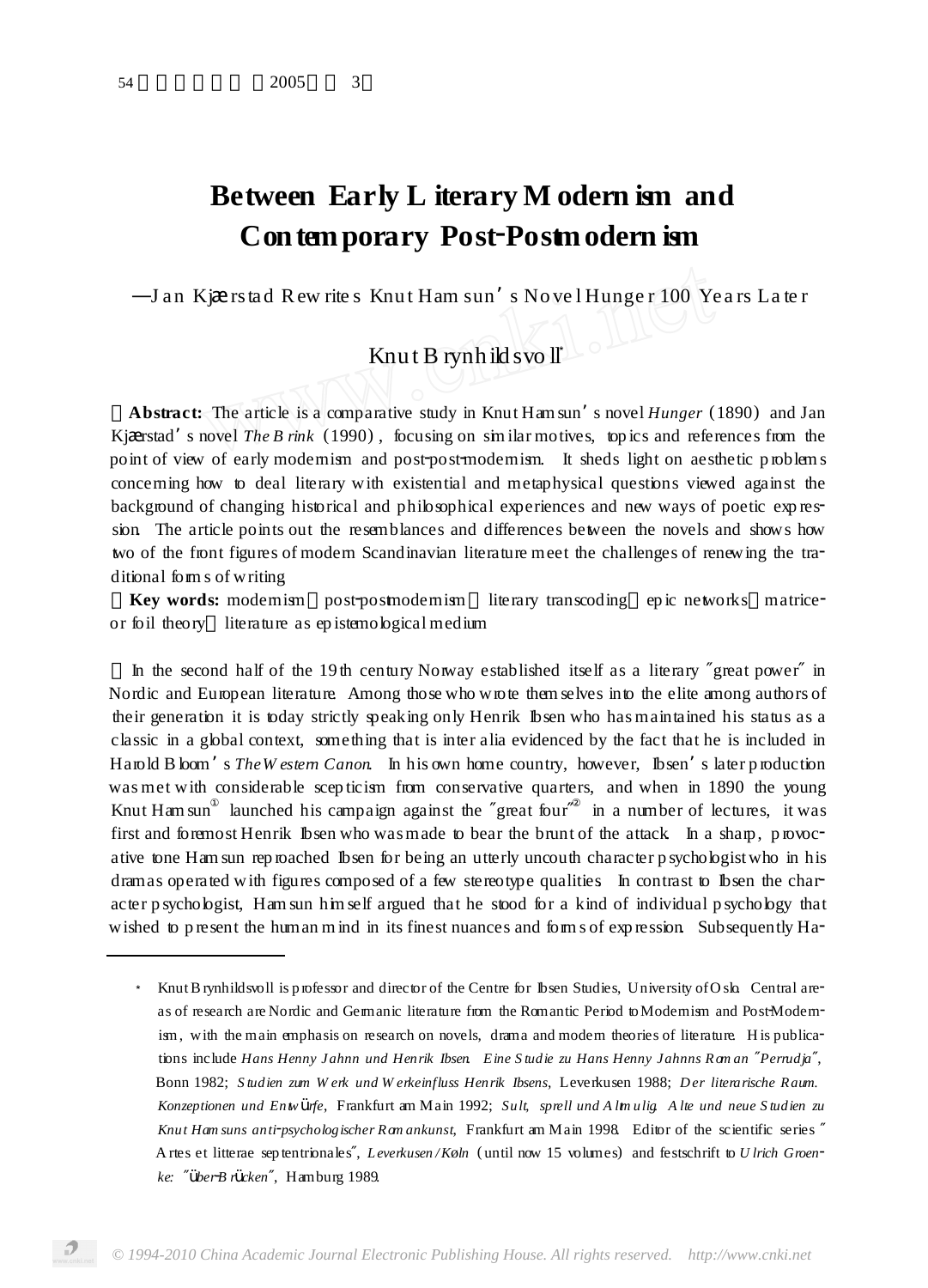m sun's p lea for a new kind of p sychological fiction was almost universally viewed as a manifesto that has been taken as established in the reading and understanding of his later novels. However, it is easy to overlook the fact that in his lecturers on literature, which appear to have been strongly insp ired byAugust Strindberg's foreword to his drama *M iss Ju lie* (1889) , Ham sun is not first and foremost out to p resent a p rogramme but to engage in polem ics. By attacking an already so well established authority as Ibsen, the hitherto unknown author Knut Ham sun could turn the focus on him self and his own literary production. And everything was co-ordinated in the best possible manner. Just before the lectures Ham sun had published in the Danish periodical  $N y$  *Jord* the first part of a fictional text that was now comp leted and published under the title *Sult (Hunger)*. It is p robably no exaggeration to claim that with the breakthrough of this book Ham sun had written the first fundamental masterpiece of early European modernism, a prose text that marks a sharp boundary between today and yesterday. Georg B randes, the influential Danish literary critic, who introduced the German philosopher Friedrich N ietzsche to a wider (North-) European public, was puzzled by this novel , which according to his understanding of literature was not a novel, on which point Ham sun said he was completely right. Ham sun never used the term novel of his work, but called the text inter alia a book or an article. Since Ham sun terms each of the four parts of the text a p lay , it would perhap s also be justifiable to speak of a p lay for the stage, or perhap s best of all a text at the point of intersection between several genres. If one reads *Hunger* with one's point of departure in the psychological literary view of the lectures, as people have done on the whole, and not on its own term s, one will easily overlook its modernity, for all the main directions of classical modernism —with the exception of surrealism — have in common the fact that they are fundamentally anti- or a-p sychological. And Ham sun operates in his text with a first-person narrator who, when he filters the world through his ever more desolate consciousness, slip s into solip sistic states of consciousness that interrup t any rational communication with the outside world. A s A mold Hauser (Hauser 378) has shown, p sychology loses its meaning when the subject loses his outside world and thereby the capacity for intercommunication. Psychological differentiation turns into metaphysics and into mythical-allegorical forms of representation that let the abstract forces of the m ind find expression. This transformation from a p sychological to an allegorical subject was already well p repared in the young Ham sun's time, as Hans Robert Jauss has demonstrated in his Baudelaire studies. It has hitherto been believed that *Hunger* is a kind of slightly camouflaged autobiography that dep icts the awful conditions Ham sun experienced when, as a young artist, he wandered about starving in Kristiania, the present O sb. Yet right from the start the experience of hunger has semantically superimposed on it an even more fundamental experience of lacking something, namely the lack of meaning. *Hunger* is thus first and foremost a text about experiences of loss and substantial ontological emp tying. No words occur so often as empty, to empty and emptiness. There is therefore reason to claim that the text is not mainly about the I-character's p sycho-pathological experiences and hallucinations under the influence of malnutrition, but about the existence of being. The existential aspect is dominant, and it is expressed in form s that in many ways pre-empt the later allegorising texts of expressionism. The main character is an I-figure with no name who during his repeated wanderings through the city meets peop le who do not have any individual p roper names either but are characterised through typical qualities or occupational designations. The dialogues often assume the character of monologues, verbal linguistic expression is at times replaced by body language, and when things go really badly for the I-figure, he stages his own self and reveals his inner wounds in a body language repertoire. But the hunger-figure does not give up so easily; he seeks consistently throughout the text to combat the experiences of loss by fictionalising the emptying process, finding words to de-

 $\mathcal{P}$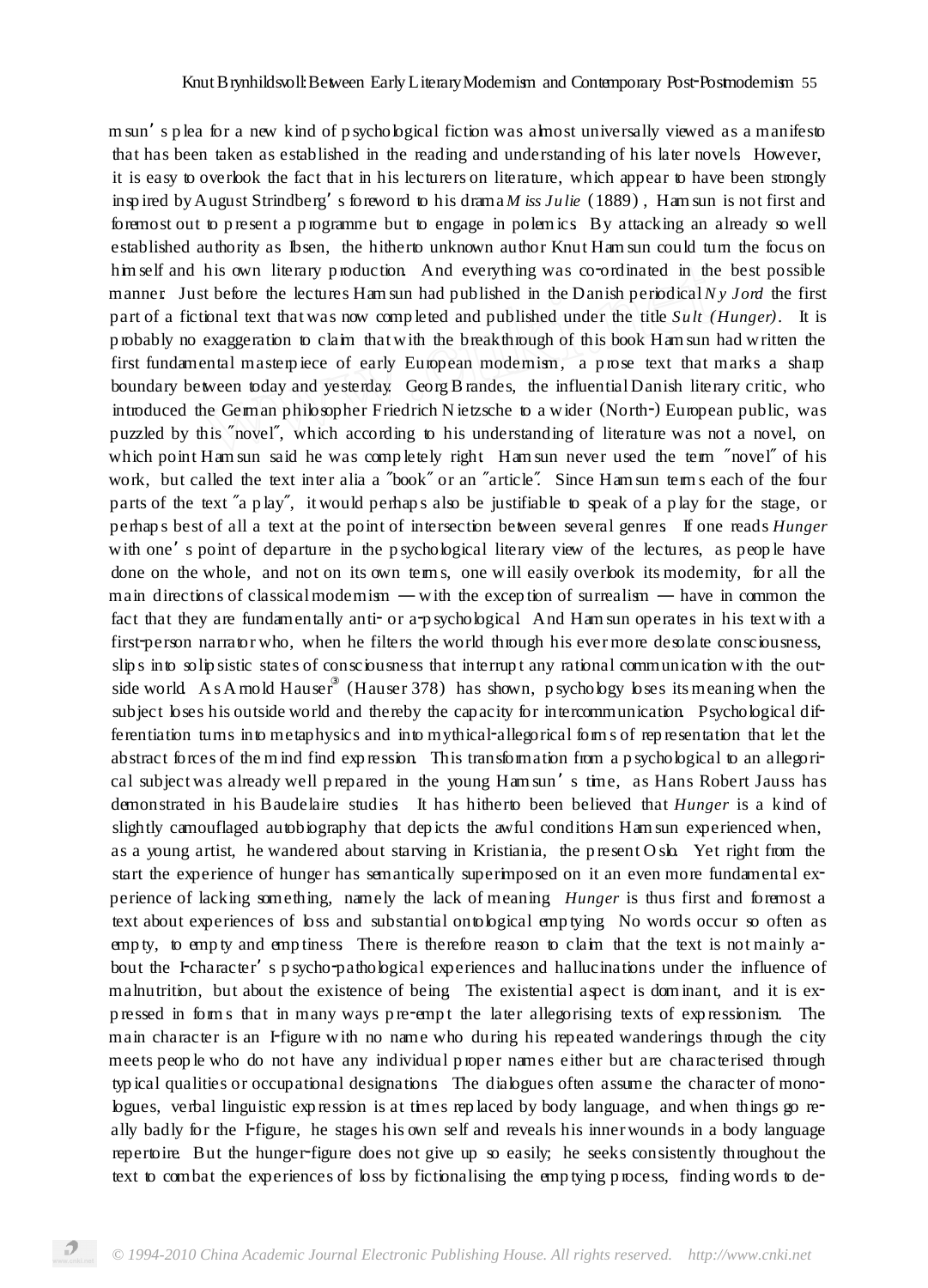scribe the emp tiness in him self and filling the meaning vacuum with reflections and texts that can communicate his existential situation in a universe which in a Heideggerian sense is unheim lich , which in other words is no longer able to offer its inhabitants a feeling of belonging and feeling secure. Ham sun's text has a circular structure, which sharpens the main character's feeling of being enclosed in a circle from which he cannot escape. This also conditions the plot of the text, which does not unfold in a linear fashion from a beginning to an end, as is the case in the classical *B ildungsrom an*, but circles around itself in a monomaniac repetition of the same thing. In a way one may say that app roximately the same story is told four times, and its development, as in expressionist literature, takes place in the form of increasing intensification of the original situation. Thus a de-finalising of the epic structure takes place, which causes the temporal dimension to be weakened and the spatial factor to stand out more clearly. The city of Kristiania appears as an allegorical setting where existence occurs and the conditions of existence are disp layed in all their frightening dimensions.

The urban space is further m inimised in the main character's changing bdgings which in all their spartanness envelop him as if he were in a coffin and make it comp rehensible to him that in the m idst of life he is already surrounded by death and destruction. The dearest room he spends a night in is an unlit p rison cell, in which the fear of existence grip s him, and in a state of hovering between madness and rationality he seeks to exp ress his situation in a newly created vocabulary that may liberate him from the established straitjacket of language logic. He invents an artificial word which does not exist in the known vocabulary and to which he ascribes the alluring property that it can have any meaning whatsoever all according to his fancy or according to what his immediate need m ight require. It can in otherwordsmean everything and nothing at the same time as it suggests that he is again master of the world by being master of the language through which it is expressed. In the main character's confused consciousness this narrative sequence marks the  $u<sup>+</sup>$ most bss of language, but also at the same time a notion that this liberation and the regaining of a larger angst-free world is only possible through language, i.e. through a creative verbal transformation of the existential space in which he finds himself. But with his verbalisations — be they written or oral — the hunger-figure never reaches beyond a beginning that can constitute the prelude to any continuations whatsoever (Ham sun 30), as he puts it, and thus everything he undertakes simp ly remains as fragments that never fall into p lace as a conclusion or whole, but come to a standstill in an eternal repetition of the same original op tim ism. This repeated act of writing form s the counterpart to his aim less and fruitless wanderings through the streets of Kristiania. It is on the one hand an exp ression of the nihilist awareness ofmeaning devaluation and loss of values, and on the other a heroic exp ression of the creative combat against this vacuum. The metaphysical light that stream s out from the inventor Happolati's electrically illum inated hymnbook has however long since been extinguished for the hunger-figure, who is left to writing out a possible meaning in the light of the candles he p rocures with his last coins and with the little stub of a pencil he still owns.

There is nothing wrong with describing Ham sun's *Hunger* with its serial and repetitive compositiontion as a first example of an expressionist station drama that p re-empts August Strindberg's dream p lay and establishes a literary text in connection with the freeze of life p ictures that EdvardMunch created at the same time under the insp iration of existential philosophy. In the research literature the ending of Ham sun's text has been discussed in great detail. Since the main character is locked in a circular structure, it has been p roblematic to exp lain why in the end he escapes his circular prison. If one looks at the ending of the text in the light of Ham sun's other literary production, one will however easily realise that he does not escape, but comes into a circular world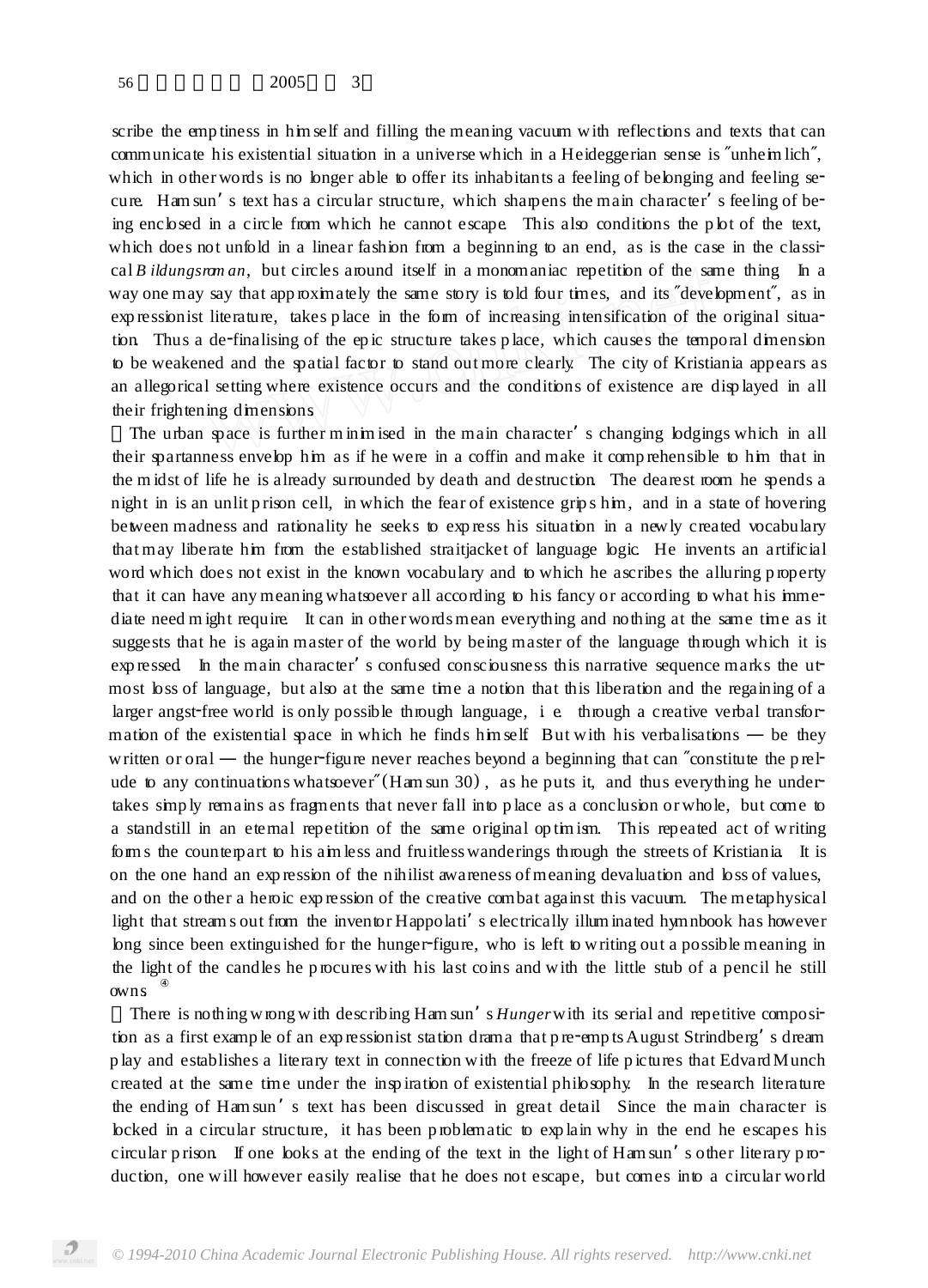with a greater radius, in an orbit that links him to the surrealist August, who has sailed round the world and is the main character in a subsequent novel trilogy from the second half of the 1920s and the beginning of the 1930 s.

Ham sun's *Hunger* was a source of inspiration not only for a number of the most significant authors of the time, including Franz Kafka, Thomas Mann, Andre Gide etc., but also for Norwegian and Nordic authors, not least from more recent times Jan Kjærstad, one of the most important living Norwegian authors. In 1990, one hundred years after Ham sun published *Hunger*, Jan Kjærstad published a novelwith the title *Rand* [The brink] which formany reasons it is natural to regard as being an inter-textual response to Ham sun's classic text from 1890. While Ham sun's book is one of the most significant p re-texts of classical modernism, Kjærstad's novel is a postpost-modernist novel, i.e. a fictional text which according to the author's understanding of himself is not a carbon copy of post-modernistic ways of writing, but a furtherance of them. And it is not difficult to see that Kjærstad consciously develops his project with Ham sun's *Hunger* as subtextual reference text. Both authors bring their main characters into what the German existential philosopher Karl Jaspers calls existential borderline situations (Jaspers). While in connection with the Baroque allegory Ham sun lets his emaciated, skeleton-like main character wander around in the borderland between life and death, Kjærstad makes hismain character into a mass murderer, who with no motive whatsoever, it would seem, wanders around O slo (formerly Kristiania) killing off random passers-by he meets on his way. In an interview Kjærstad said that he got the idea for the book one day when he was wandering along Grensen [ literally: the border], one of the main streets in the centre of O slo, and he connects this border experience with theological notions that in one's meeting with the existential brink experience one is at the same time receptive to the divine. The laconic titles of both books consist of four graphemes, which p recisely designate the abyss faced by both main characters, hunger and death. In terms of genre it may seem at first sight as if Kjærstad's novel is a detective story that thematises unmotivated murder and the hunt for a dangerous killer. But the detective story constitutes only the surface structure of a text that is gradually supp lied with other dimensions and assumes the character of being a text about what it is to be a human being. This is in harmony with  $K_j$ **æ**rstad's writing practice, that in his novels he always app lies a recognisable genre model, the developmental novel, the love story, the detective story, so that the reader always has a feeling of recognising something well known and familiar, and then at the next step he deconstructs this surface structure, or ornamentalises it, as Kjærstad calls it, and transforms the whole text into a text about the different or, as here, into the comp letely different. Behind this intention lies the notion of being m ixed up in an extreme affair, which directs the attention at terrible and mysterious happenings that alienate the wellknown urban surroundings and transform them into terra incognita, which needs to be explored as if itwere an exotic p lace in the periphery of theM ilkyW ay, the solar system and the p lanet Tellus and the country of Norway. The killer him self is a computer expert and engaged in a p ioneer p roject with a view to developing a network for the Criminal Investigation Department. In this capacity he is assigned the task of investigating the murders he is him self alleged to have comm itted. It is part of the literary transcoding process that through the supply of ever more information the surface text undermines the detective story's intention in so far as the detective story is exclusively directed at revealing who the murderer is. It may even seem as if a question mark is placed against whether it is a matter of murder at all in a crim inological sense. There is much to suggest that it is really rather a matter of fictitious killings that are simulated in the computer and that these killings are in reality not killings but births. An extremely subtle inversion of death and life takes place. The author exploits the graphemic proximity between the two Norwegian words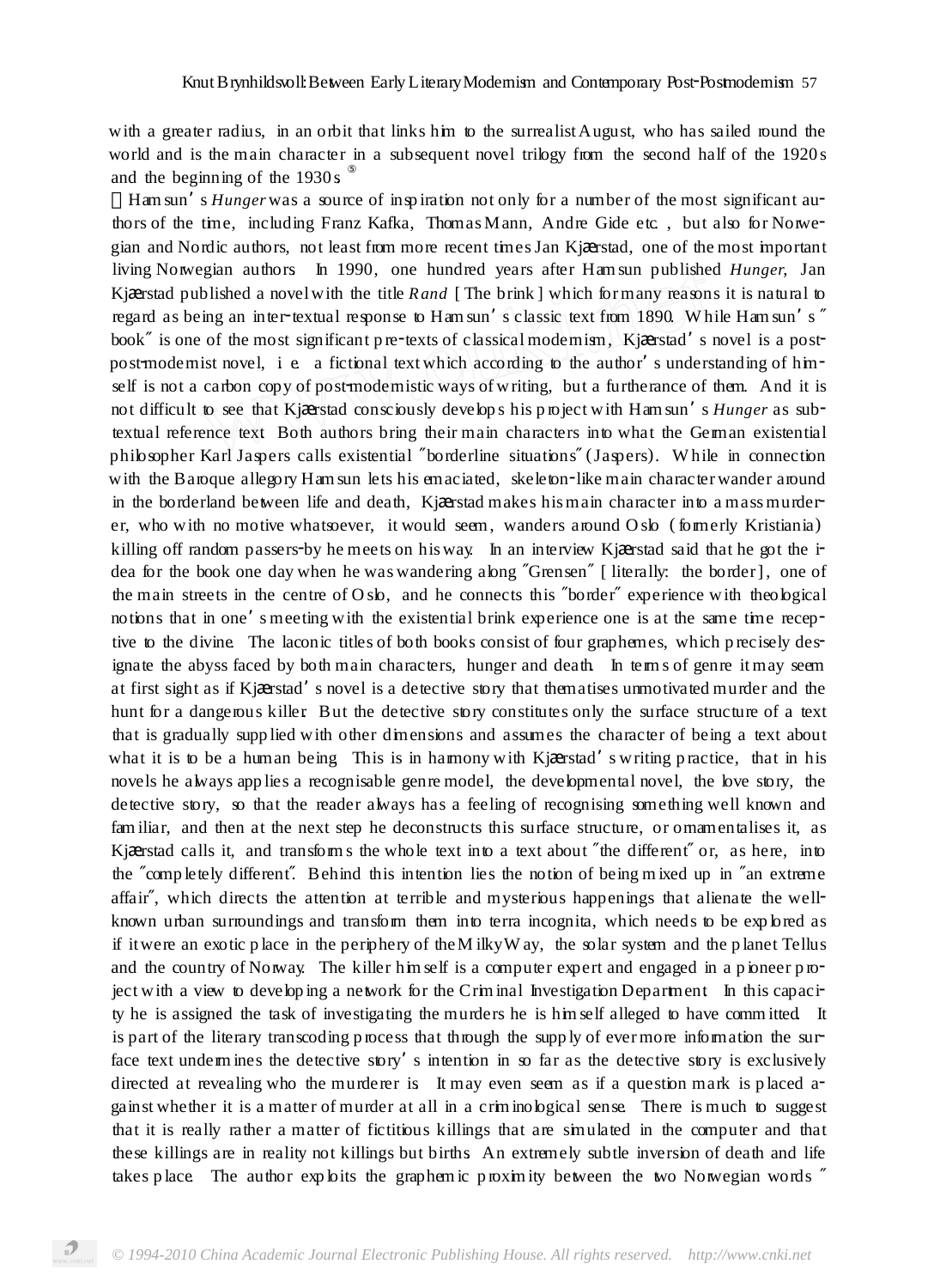morder [murderer] and moder [mother] which semantically indicate the difference between death and life. It is in this respect symp tomatic that the victim of one of the killings collap ses and remains lying in an embryonic position which purely iconographically transform s the death into a p renatal phase of birth. This transformation becomes clear on two textual levels. In the first p lace the murders contribute to the fact that the victims are lifted out of their anonymous bourgeois existence and acquire posthumous reputations as figures of fiction and the status of heroes in the public media. Secondly, Kjærstad operates not only here, but also in his debut novel Speil [M irror] from 1980, with a matrix theory that plays on the fact that matrix also has the meaning of womb . In Speil an attemp t ismade to recreate the 20 th century by the telling of one and the same story in asmany individual stories with various themes and motifs as will illum inate the relationship between hunger and war. Kjærstad imagines that the complex epic network that is established in the novel functions analogically to matrices or foils that are p laced over one another and give the reader an insight into the intricate, simultaneously present relations that constitute the epic network. The same network technique is also adop ted in *Rand*. In the collection of evidence, the main character in the novel p roceeds like a crim inal investigator; he carries out investigations, collects forensically interesting clues, calls witnesses in for questioning etc. and all the data are entered into and systematised in the computer, where they gradually give rise to theories and counter-theories that are to contribute to reconstructing the course of the crime, shedding light on the connections between the individual murders and reconstructing the victim s'biographical and bourgeois-existential p rofiles. The macrotext thus builds up an archive of epic m icro-segments or perhap s better narrative chip s thatmap all the victim s'activities in the p rivate and public sectors and register all their ethical, aesthetic, political and other p references and involvements. Each individual one of the six victims' existential and social experiences and their diverse talents and qualities is registered in detail. This makes it possible for the investigator ( and the reader) to make comparisons and draw parallels in all directions between the individual life stories as they are embodied in the epic field. In this network one finds, seen as a whole, an accumulated wealth of information which, if one operates the fiction system in an intelligent manner, supp lies knowledge about what a human being is and what it is capable of achieving. Thus Kjærstad app roaches his object with his starting point in a metaphorical p rincip le in which it is the intention that analogies shall open the world and p rovide us with an answer to the anthropological question of man's potentials. According to Kjærstad's matrix theory all the chapters form a network of cross-references that it is the reader's task to actualise. Considered as an epical-simultaneous field the text is p resent in the reader's consciousness as a filigree system of branching folds and wrinkles that im itate the form of the brain and testicles and through this create a relation between writing, reflection and sexuality. The very writing instrument, a Montblanc fountain pen, a technologically imp roved variant of the hunger-figure's pencil stub in Ham sun, is the weapon the main person uses to penetrate reality.

Kjærstad's text is in the true meaning of the word p regnant with a meaning that it is the reader's task to deliver. Since it is man with all his possibilities who is hidden behind the branching epic network, it is the reader's privilege during the reading process to give birth to the new man and have a share in an extended and bigger world Part of Kjærstad's writing strategies is that he aim s at opening doors out onto a reality in the periphery of known reality and thereby creating prerequisites for participating in something that lies outside and cannot yet be articulated in a rational medium. Kjærstad uses in one place the metaphorics of pregnancy to suggest how his novels have the intention of extending the world towards a reality outside reality. The intended extension of reality iswoven into his textmatrix on the pattern of an embryo that in the period before birth senses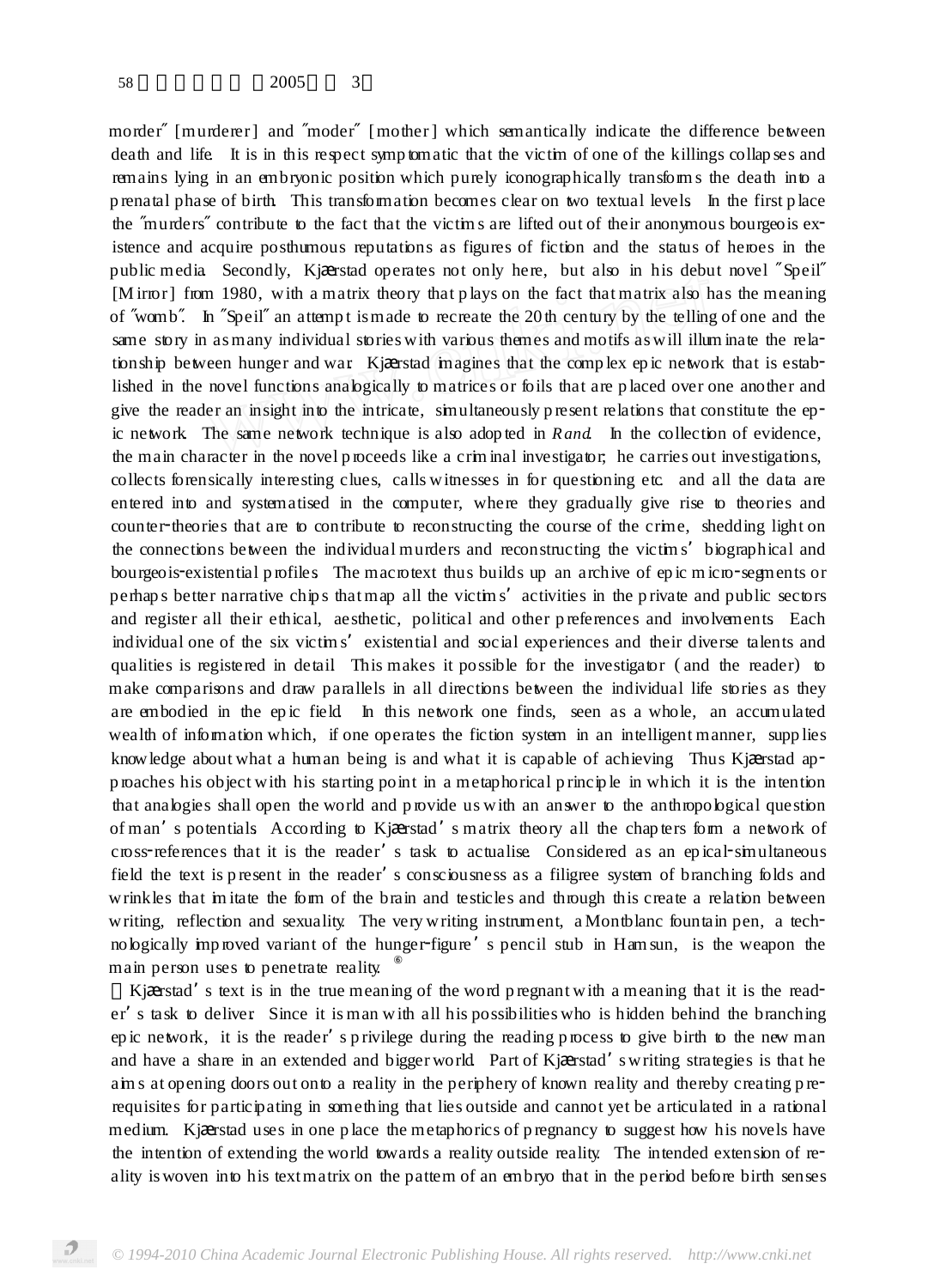the existence of a larger world outside the womb.

For Jan Kjærstad literature is an epistemological medium that helps one to cognise reality and make it available in a way that pleases the reader at the same time as it entertains and instructs him. In the same way that the hunger-figure in Ham sun finally succeeds in overstepping the urban circle in which he is imp risoned in order to escape to a larger reality, in the same way the reader of Kjærstad's novel has a possibility of liberating the human being who lies hidden in the digital or narrative matrices that the macrotext p resents to us and thereby of incorporating in him self a larger reality than the reality of which he was in possession before he read the text.

Both books have O sb (Kristiania) as their setting, but in both Ham sun and Kjærstad the city is something more than an urban reality; it is a place that shows the conditions for and possibili-<br>ties of human existence In Ham sun the vanitas allegory dominates; the hunger-figure exists on ties of human existence. In Ham sun the vanitas allegory dominates; the verge of van-vidd [madness] and as a result of hunger visibly bears the stigma of the vanskap te [ deformed ] on the outside of his body. To combat the emptiness in and around him, in a kind of furor creationis he fills the voids with words, texts and artistic p rojects that contribute to articulating his sufferings and filling the vacuum with a self-produced verbalworld around him that can rep lace the loss of social and metaphysical security. W hile it is the state of deficiency that dom inates in *Hunger*, it is diversity and the overabundance of information that threaten the extractiontion of meaning in Kjærstad's roman. All of those murdered are outstanding experts within their special occupational world. Together the six murdered persons constitute a body of encyclopaedic know ledge, which however, as long as it is not made functional within a holistic context, remains within the specialists' horizons. Kjærstad's project consists, as we have seen, in liberating this accumulated individual knowledge and offering to let the reader put these understanding potentials into a broad context, which again opens the way to a world in which all things fall towards one another instead of falling apart in fragments and individual segments. And here the reader has his great task, which during the act of reading consists in giving birth to a new and bigger human being out of the relation potentials that the novel, by means of its ingenious coding, has paved the way for.

## **Notes**

In 1917 Knut Hamsun was awarded the Nobel Prize for L iterature for his novel *Grow th of the Soil*.

The designation the great four is used to mean in the history of Norwegian literature the poets and authors Bjørnstjerne Bjørnson (Nobel Prize 1903), Jonas Lie, A leksander Kielland, Henrik Ibsen.

Hauser states inter alia that sobald die objektive W irklichkeit einmal restbs subjektiviert und zur Projektion des Ichs geworden ist, verliert die Psychologie ihren eigentlichen Sinn; sie wird zu einem Vehikel der Metaphysik .

Jan Kjærstad claims that Hamsun's *Hunger* is the first text in world literature in which consciousness itself is the main character, (Kjærstad *Sult, et fragment* 9). This consciousness is distributed over the hunger-figure's primary reflections and the textual consciousness in all the subtexts that arise from his numerous attempts at writing.

The novel trilogy consists of the individual works *Vagabonds* (1927) , *August* (1930) and *The Road Leads On* (1933). A first analysis of the August trilogywith its interp retational anchorage in surrealist theorieswill be found in Brynhildsvoll: Frankfurt am Main 1998.

More on the relationship between writing, reflection and sexuality in Brynhildsvoll: 1990, pp. 177 - 208 and in Brynhildsvoll: Munich 1998, p. 709f.

One can in a way argue that in his last 13 dramas Ibsen makes use of a *corresponding* network-based technique where the individual dramas are cyclically linked with one another and where themes and motifs are repeated and